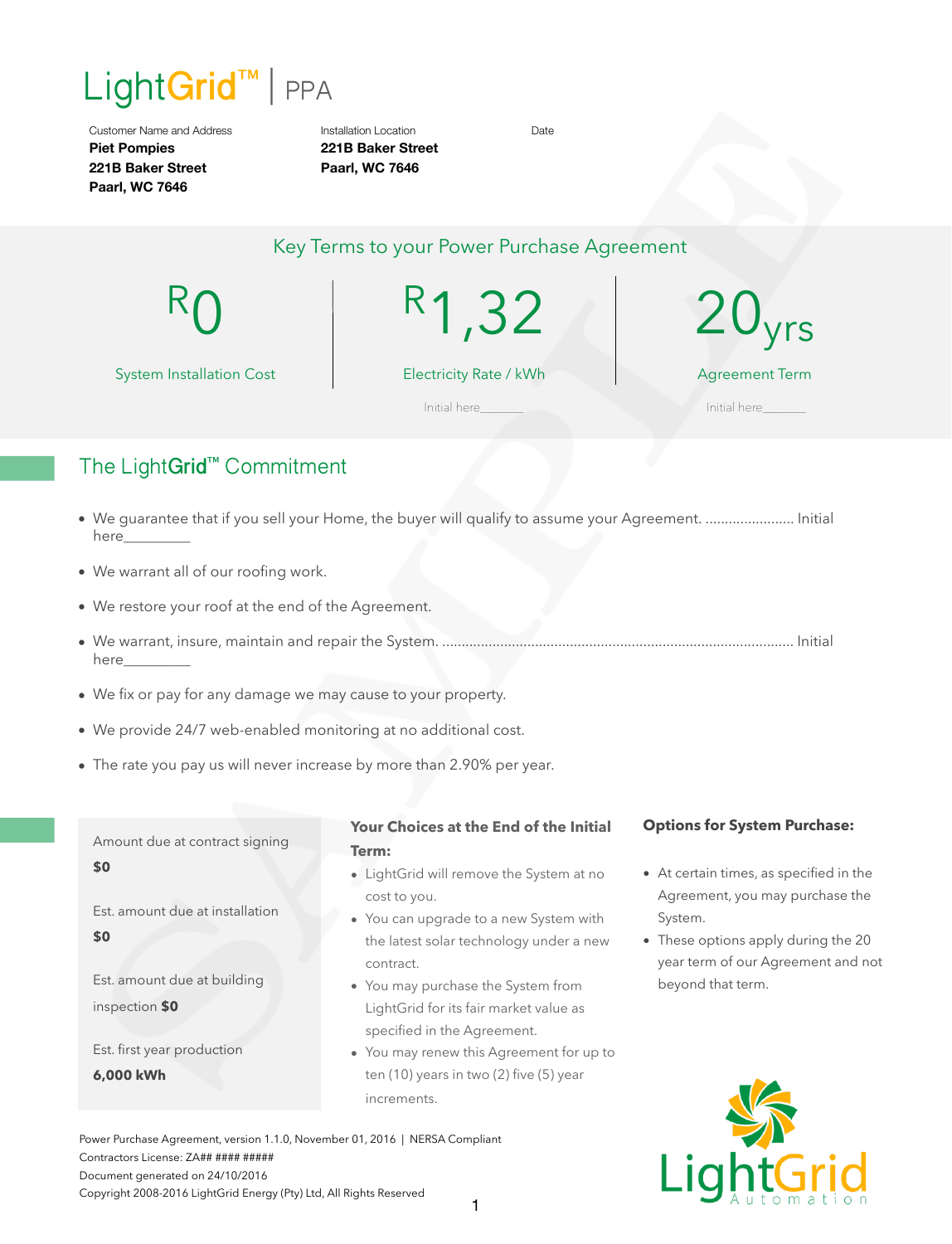

# Terms & Conditions

# **1. Introduction**.

This Power Purchase Agreement (this "Power Purchase Agreement," "Agreement" or "PPA") is the agreement between you and LightGrid Energy Company (together with its successors and assigns, "LightGrid Energy" or "we"), covering the sale to you of the power produced by the solar panel system (the "System") we will install at your home. LightGrid Energy agrees to sell to you, and you agree to buy from LightGrid Energy, all of the power produced by the System. The System will be installed by LightGrid Energy at the address you listed above ( the "Property" or your "Home"). This Power Purchase Agreement is eight (8) pages long and has up to three (3) Exhibits depending on the state where you live. LightGrid Energy provides you with a Limited Warranty (the "Limited Warranty"). The Limited Warranty is attached as **Exhibit 2**. If you have any questions regarding this Power Purchase Agreement, please ask your LightGrid Energy sales consultant.

THIS AGREEMENT SUPERSEDES ALL PRIOR EXISTING CONTRACTS BETWEEN YOU AND LightGrid ENERGY THAT PERTAIN TO THE "SYSTEM" DEFINED IN THIS AGREEMENT.

# **2. Term**.

LightGrid Energy agrees to sell you the power generated by the System for 20 years (240 months), plus, if the Interconnection Date is not on the first day of a calendar month, the number of days left in that partial calendar month. We refer to this period of time as the "Term." The Term begins on the Interconnection Date. The "Interconnection Date" is the date that the System is turned on and generating power. LightGrid Energy will notify you when your System is ready to be turned on.

# **3. Intentionally Left Blank.**

# **4. Power Purchase Agreement Payments; Amounts**.

- a. Power Price. During the first year of the term, you are purchasing all of the power the System produces for R1.71 per kWh. After the first year, the price per kWh will increase by 5.30% per year. There are no installation costs.
- b. Payments.

Your monthly payments will be the product of (A) the price per kWh multiplied by (B) the actual kWh output for the calendar month ("Monthly Payments"). Invoices for Monthly Payments will be mailed or emailed no later than ten (10) days after the end of a calendar month. If you are paying your invoice by automatic debit from your checking or savings account we will debit your bank account on or about the 1<sup>st</sup> day of the next month following invoice (e.g. January invoices are sent in early February and debited on or about March 1). Monthly Payments will change as your price per kWh changes over the Term of this PPA and as System production varies (e.g., summer has higher production). You will have regular access to the System's production via your LightGrid Energy online account. Payments due upon installation, if any, are due immediately prior to commencement of installation. **You will make no Monthly Payments if you are fully prepaying this PPA**. **In this case, you will pay only the amounts listed in the key terms summary on page one of this PPA.**

#### **c. Estimated Production**. If

- i. the System is shut down for more than seven (7) full twenty-four (24) hour days cumulatively during the Term because of your actions; or
- ii. you take some action that significantly reduces the output of the System;
- iii. you don't trim your bushes or trees to their appearance when you signed this PPA to avoid foliage growth from shading the System; or
- iv. your System is not reporting production to LightGrid Energy (e.g. you have disconnected the PowerGuide system or the internet connection at your Home goes down on the reporting day), then LightGrid Energy will reasonably estimate the amount of power that would have been delivered to you during such System or reporting outages or reduced production periods ("Estimated Production") and shall consider Estimated Production as actual production for purposes of this paragraph. In the first year of the Term, Estimated Production will be based on our production projections. After the first year of the Term, Estimated Production will be based on historical production for that month in the prior year. If we bill you for Estimated Production because your System is not reporting production to LightGrid Energy, and we subsequently determine that we have either overestimated or underestimated the actual production, then we will adjust the next bill downward (to refund overbilling) or upward (to make up for lost billing). You will not be charged for Estimated Production when the System is not producing electricity due to LightGrid Energy's fault, or if it's due to grid failure or power outages caused by someone other than you.

#### **5. Power Purchase Agreement Obligations**.

#### **a. System, Home and Property Maintenance You agree to:**

- i. only have the System repaired pursuant to the Limited Warranty and reasonably cooperate when repairs are being made;
- ii. keep trees, bushes and hedges trimmed so that the System receives as much sunlight as it did when LightGrid Energy installed it;
- iii. not modify your Home in a way that shades the System;
- iv. be responsible for any conditions at your Home that affect the installation (e.g., blocking access to the roof, or removing a tree that is in the way, prior work you have done on your home that was not permitted);
- v. not remove any markings or identification tags on the System;
- vi. permit LightGrid Energy, after we give you reasonable notice, to inspect the System for proper operation as we reasonably determine necessary;
- vii. use the System primarily for personal, family or household purposes, but not to heat a swimming pool;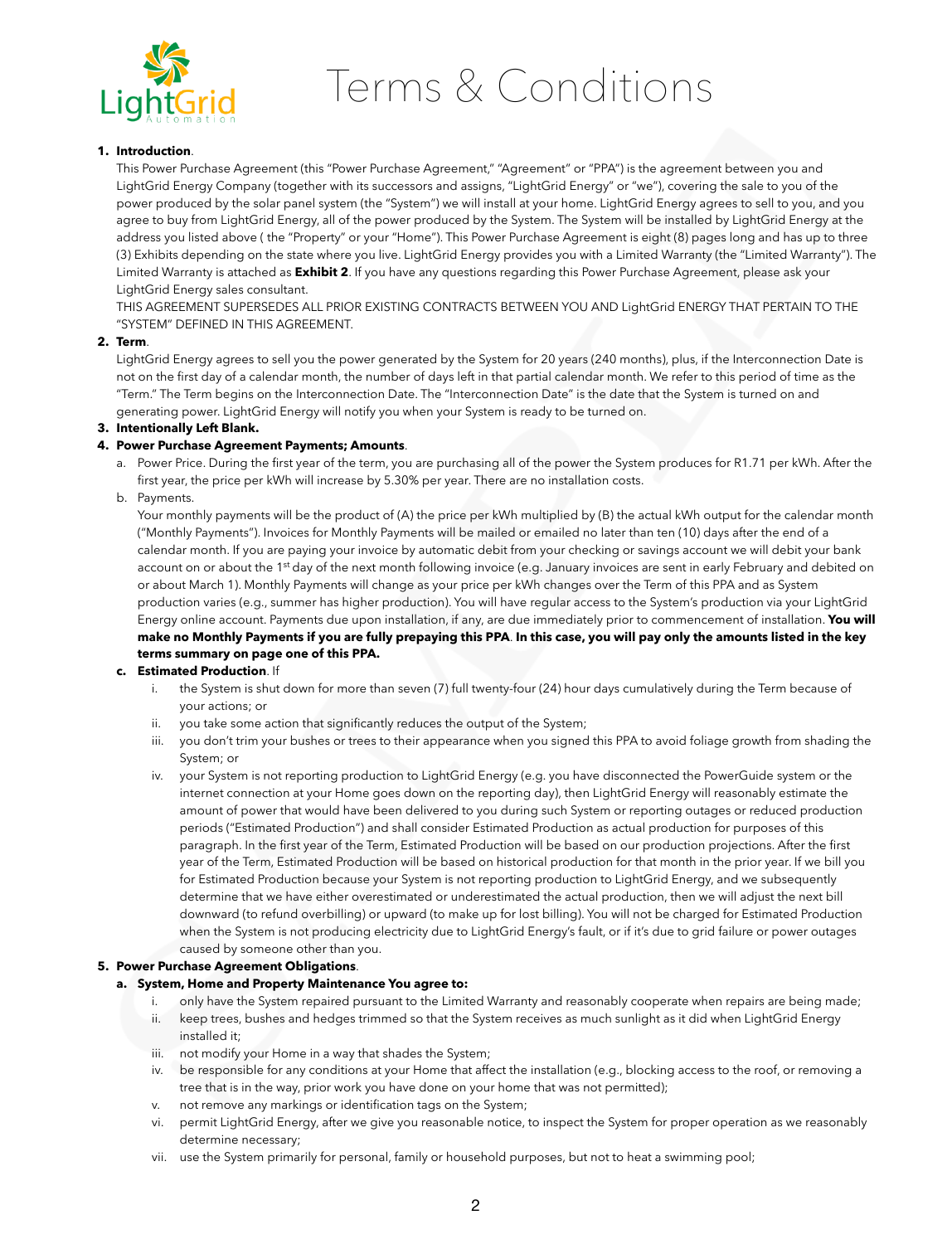- viii. not do anything, permit or allow to exist any condition or circumstance that would cause the System not to operate as intended at the Property;
- ix. notify LightGrid Energy if you think the System is damaged or appears unsafe; if the System is stolen; and prior to changing your power supplier;
- x. have anyone who has an ownership interest in your Home sign this Power Purchase Agreement;
- xi. return any documents we send you for signature (like incentive claim forms) within seven (7) days of receiving them; and
- xii. maintain and make available, at your cost, a functioning indoor internet connection with a router, one DHCP enabled Ethernet port with internet access and standard AC power outlet close enough and free of interference to enable an internet-connected gateway provided by LightGrid Energy to communicate wirelessly with the system's inverter (typically this is 25 meters, but may depend on site conditions). See section 2(c)(ii) of the Limited Warranty for details; and
- xiii. if your home is governed by a home owner's association or similar community organisation, obtain all approvals and authorisations for the System required by that organisation and advise us of any requirements of that organisation that will otherwise impact the System, its installation or operation.
- xiv. if your home is governed by a home owner's association or similar community organisation, obtain all approvals and authorisations for the System required by that organisation and advise us of any requirements of that organisation that will otherwise impact the System, its installation or operation.

#### **b. System Construction, Repair, Insurance and LightGrid Energy's obligations:**

#### **LightGrid Energy agrees to**:

- i. schedule the installation of the System at a mutually convenient date and time;
- ii. construct the System according to written plans you review;
- iii. provide you with a web-enabled meter to accurately measure the amount of power the System delivers to you;
- iv. provide you with a home energy evaluation;
- v. notify you if the System design has to be materially changed so that you can review any such changes;
- vi. clean up after ourselves during the construction of the System;
- vii. insure the System against all damage or loss unless (A) that damage or loss is caused by your gross negligence; or (B) that damage or loss is caused by ball strikes; or (C) you intentionally damage the System;
- viii. repair the System pursuant to the Limited Warranty and reasonably cooperate with you when scheduling repairs;
- ix. create a priority stream of operation and maintenance payments to provide enough cash flow in our financing transactions to pay for the Limited Warranty obligations and the repair and maintenance of the System in accordance with this PPA even if LightGrid Energy ceases to operate; and
- x. not put a lien on your Home or Property.

# **c. Home Renovations or Repairs**

If you want to make any repairs or improvements to the Property that could interfere with the System (such as repairing the roof where the System is located), you may only remove and replace the System pursuant to the Limited Warranty.

#### **d. Automatic Payment, Late Charges, Fees**

In addition to the other amounts you agree to pay in this Power Purchase Agreement, you agree to pay the following:

- i. Automatic Payment Discount: If you make your Monthly Payments by allowing us to automatically debit your checking or savings account, then you will receive a discount of R110 on your Monthly Payments. The Monthly Payments listed in Section 4 of this Agreement reflect this discount. If you do not allow the automatic debit, this discount will not be applied to your Monthly Payments and each Monthly Payment will be R110 greater;
- ii. Returned Check Fee: R320 (or such lower amount as required by law) for any check or withdrawal right that is returned or refused by your bank; and
- iii. Late Payments: accrue interest at the lesser of twelve percent (12%) annually or the maximum allowable by applicable law.

#### **e. Taxes**

Your LightGrid Energy electricity rate of R1.80 per kWh is composed of an electricity rate of R1.80 plus current taxes of R0.0000. You agree to pay any changes in the applicable taxes related to this PPA. Thus, if tax rates change, your LightGrid Energy electricity rate will change to reflect this rate change. If this PPA contains a purchase option at the end of the Term, you agree to pay any applicable tax on the purchase price for the System. You also agree to pay as invoiced any applicable personal property taxes on the System that your local jurisdiction may levy.

# **f. No Alterations**

You agree that you will not make any modifications, improvements, revisions or additions to the System or take any other action that could void the Limited Warranty on the System without LightGrid Energy's prior written consent. If you make any modifications, improvements, revisions or additions to the System, they will become part of the System and shall be LightGrid Energy's property.

#### **g. Access to the System**

i. You grant to LightGrid Energy and its employees, agents and contractors the right to reasonably access all of the Property as necessary for the purposes of (A) installing, constructing, operating, owning, repairing, removing and replacing the System or making any additions to the System or installing complementary technologies on or about the location of the System; (B) enforcing LightGrid Energy's rights as to this Power Purchase Agreement and the System; (C) installing, using and maintaining electric lines and inverters and meters, necessary to interconnect the System to your electric system at the Property and/or to the utility's electric distribution system; or (D) taking any other action reasonably necessary in connection with installing, constructing, operating, owning, repairing, removing and replacing the System. This access right shall continue for up to ninety (90) days after this Power Purchase Agreement expires to provide LightGrid Energy with time to

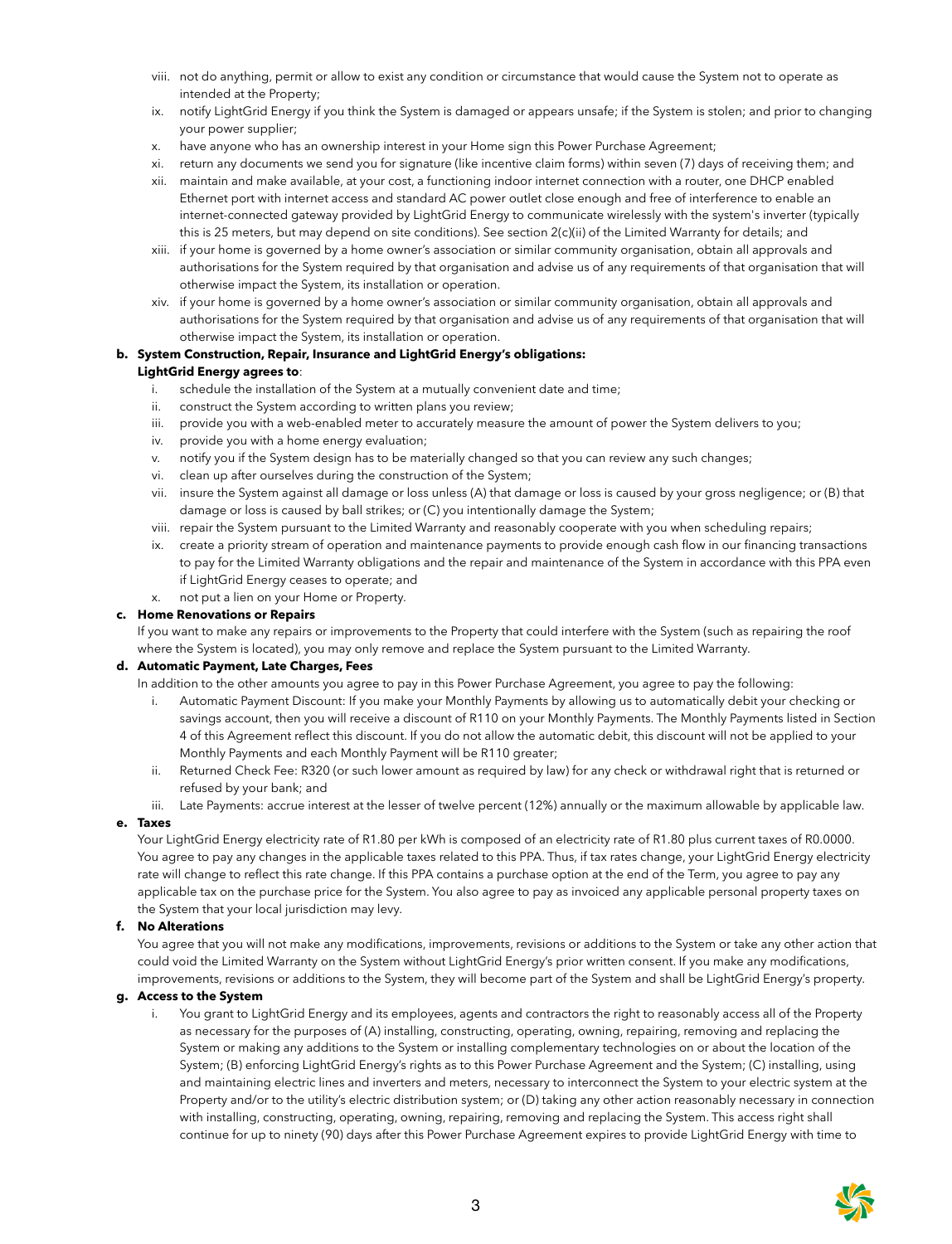remove the System at the end of the Power Purchase Agreement. LightGrid Energy shall provide you with reasonable notice of its need to access the Property whenever commercially reasonable.

ii. During the time that LightGrid Energy has access rights you shall ensure that its access rights are preserved and shall not interfere with or permit any third party to interfere with such rights or access. You agree that the System is not a fixture, but LightGrid Energy has the right to file any financing statement or fixture filing that confirms its interest in the System.

# **h. Indemnity**

To the fullest extent permitted by law, you shall indemnify, defend, protect, save and hold harmless LightGrid Energy, its employees, officers, directors, agents, successors and assigns from any and all third party claims, actions, costs, expenses (including reasonable attorneys' fees and expenses), damages, liabilities, penalties, losses, obligations, injuries, demands and liens of any kind or nature arising out of, connected with, relating to or resulting from your negligence or wilful misconduct; provided, that nothing herein shall require you to indemnify LightGrid Energy for its own negligence or wilful misconduct. The provisions of this paragraph shall survive termination or expiration of this Power Purchase Agreement.

#### **i. Payments**

SUBJECT TO SECTION 4(b) ABOVE, YOU AGREE THAT THE OBLIGATION TO PAY ALL PAYMENTS AND ALL OTHER AMOUNTS DUE UNDER THIS PPA SHALL BE, ABSOLUTE AND UNCONDITIONAL UNDER ALL CIRCUMSTANCES AND SHALL NOT BE SUBJECT TO ANY ABATEMENT, DEFENCE, COUNTERCLAIM, SETOFF, RECOUPMENT OR REDUCTION FOR ANY REASON WHATSOEVER, IT BEING THE EXPRESS INTENT OF THE PARTIES THAT ALL AMOUNTS PAYABLE BY YOU HEREUNDER SHALL BE, AND CONTINUE TO BE, PAYABLE IN ALL EVENTS INCLUDING BY YOUR HEIRS AND ESTATE AND, EXCEPT AS SET FORTH BELOW IN SECTIONS 6, 23 AND 24, YOU HEREBY WAIVE ALL RIGHTS YOU MAY HAVE TO REJECT OR CANCEL THIS PPA, TO REVOKE ACCEPTANCE OF THE SYSTEM, OR TO GRANT A SECURITY INTEREST IN THE SYSTEM.

# **j. Credit Check**

You authorise LightGrid Energy, or its designee, to obtain your credit report now and in the future, check your credit and employment history, answer questions others may ask regarding your credit and share your credit information with LightGrid Energy's financing partners. You certify that all information you provide to us in connection with checking your credit will be true and understand that this information must be updated upon request if your financial condition changes.

# **6. Conditions Prior to Installation of the System; Change Orders.**

- a. LightGrid Energy's obligation to install the System and sell you the power it produces is conditioned on the following items having been completed to its reasonable satisfaction:
	- i. completion of (A) the engineering site audit (a thorough physical inspection of the Property, including, if applicable, geotechnical work), (B) the final System design, and (C) real estate due diligence to confirm the suitability of the Property for the construction, installation and operation of the System;
	- ii. approval of this Power Purchase Agreement by one of LightGrid Energy's financing parties;
	- iii. your meeting the applicable credit score;
	- iv. confirmation of rebate, tax credit and renewable energy credit payment availability in the amount used to calculate the Monthly Payments set forth in this Power Purchase Agreement;
	- v. confirmation that LightGrid Energy will obtain all applicable benefits referred to in Section 9;
	- vi. receipt of all necessary zoning, land use and building permits; and
	- vii. completion of any renovations, improvements or changes reasonably required at your Home or on the Property (e.g., removal of a tree or necessary roof repairs to enable us to safely install the System).
	- viii. if your home is governed by a home owner's association or similar community organisation, your receipt of all approvals and authorisations for the System required by that organisation and advising us of any requirements of that organisation that will otherwise impact the System, its installation or operation.

LightGrid Energy may terminate this Power Purchase Agreement without liability if, in its reasonable judgment, any of the above listed conditions (i) through (vii) will not be satisfied for reasons beyond its reasonable control. Once LightGrid Energy starts installation, however, it may not terminate this Power Purchase Agreement for your failure to satisfy conditions (i) through (vii) above.

b. Amendments.

The System's initial estimated production is set forth in this PPA. After System design, the estimated production is likely to change and we will share those changes with you prior to installation. If the estimated production increases or decreases by more than twenty percent (20%), we will document that change in an amendment..

You authorise LightGrid Energy to make corrections to the utility paperwork to conform to this PPA or any amendments to this PPA we both sign.

#### **7. Warranty.**

YOU UNDERSTAND THAT THE SYSTEM IS WARRANTED SOLELY UNDER THE LIMITED WARRANTY ATTACHED AS EXHIBIT 2, AND THAT THERE ARE NO OTHER REPRESENTATIONS OR WARRANTIES, EXPRESS OR IMPLIED, AS TO THE MERCHANTABILITY, FITNESS FOR ANY PURPOSE, CONDITION, DESIGN, CAPACITY, SUITABILITY OR PERFORMANCE OF THE SYSTEM OR ITS INSTALLATION.

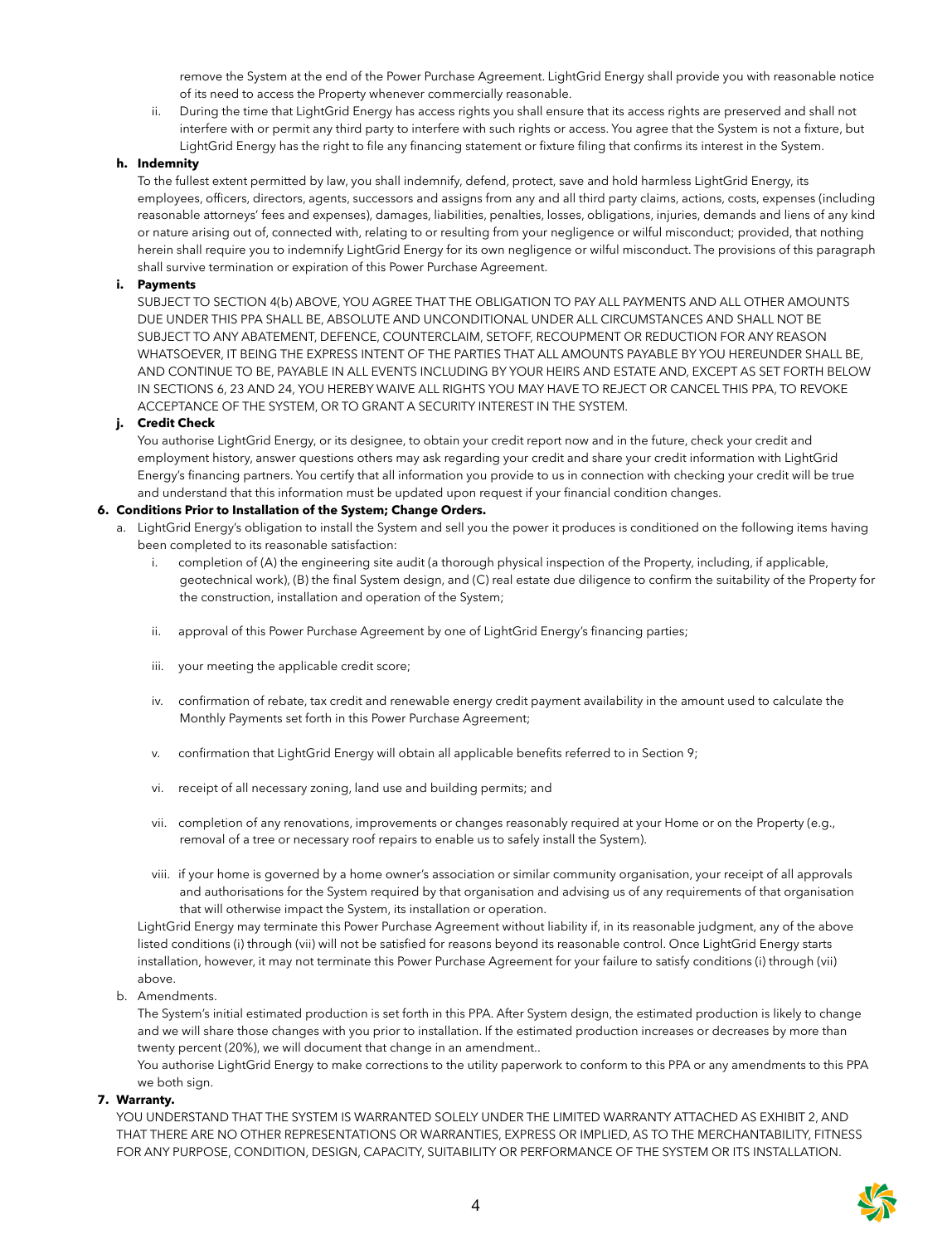# **8. Transfer.**

LightGrid Energy will assign this PPA to one of its financing partners. You agree that LightGrid Energy may assign, sell or transfer the System and this Power Purchase Agreement, or any part of this Power Purchase Agreement or the exhibits, without your consent. This assignment does not change LightGrid Energy's obligation to maintain and repair your System as set forth in the Warranty.

# **9. Ownership of the System; Tax Credits and Rebates.**

You agree that the System is LightGrid Energy's personal property under the Uniform Commercial Code. You understand and agree that this PPA is not a contract to sell or lease the System to you. LightGrid Energy owns the System for all purposes, including any data generated from the System. You shall at all times keep the System free and clear of all liens, claims, levies and legal processes not created by LightGrid Energy, and shall at your expense protect and defend LightGrid Energy against the same.

YOU UNDERSTAND AND AGREE THAT ANY AND ALL TAX CREDITS, INCENTIVES, RENEWABLE ENERGY CREDITS, GREEN TAGS, CARBON OFFSET CREDITS, UTILITY REBATES OR ANY OTHER NON-POWER ATTRIBUTES OF THE SYSTEM ARE THE PROPERTY OF AND FOR THE BENEFIT OF LightGrid ENERGY, USABLE AT ITS SOLE DISCRETION. LightGrid ENERGY SHALL HAVE THE EXCLUSIVE RIGHT TO ENJOY AND USE ALL SUCH BENEFITS, WHETHER SUCH BENEFITS EXIST NOW OR IN THE FUTURE. YOU AGREE TO REFRAIN FROM ENTERING INTO ANY AGREEMENT WITH YOUR UTILITY THAT WOULD ENTITLE YOUR UTILITY TO CLAIM ANY SUCH BENEFITS.

YOU AGREE TO REASONABLY COOPERATE WITH LightGrid ENERGY SO THAT IT MAY CLAIM ANY TAX CREDITS, RENEWABLE ENERGY CREDITS, REBATES, CARBON OFFSET CREDITS OR ANY OTHER BENEFITS FROM THE SYSTEM. THIS MAY INCLUDE TO THE EXTENT ALLOWABLE BY LAW, ENTERING INTO NET METERING AGREEMENTS, INTERCONNECTION AGREEMENTS, AND FILING RENEWABLE ENERGY/CARBON OFFSET CREDIT REGISTRATIONS AND/OR APPLICATIONS FOR REBATES FROM THE FEDERAL, STATE OR LOCAL GOVERNMENT OR A LOCAL UTILITY AND GIVING THESE TAX CREDITS, RENEWABLE ENERGY/CARBON CREDITS, REBATES OR OTHER BENEFITS TO LightGrid ENERGY.

# **10. Purchasing the System Prior to the End of the Term.**

In addition to purchasing the System at the end of the Term, you have the option to purchase the System prior to the end of the Term as detailed below. To exercise this option you must be in good standing under this Power Purchase Agreement and you need to give us at least one (1) month's, but not more than three (3) months' prior written notice. You can purchase this System:

- i. on the five (5) year anniversary of the beginning of the Term and every annual anniversary after the five (5) year anniversary; and
- ii. at any time after the five (5) year anniversary of the beginning of the Term, when you sell your Home; and
- iii. if LightGrid Energy ever ceases its operations.

In each of (i), (ii) and (iii) above, the price you will pay for the System will be the System's fair market value ("FMV"). A third party independent appraiser will be retained to compute the System's FMV. LightGrid Energy's maintenance and repair obligations under the Limited Warranty (Exhibit 2) will continue when you purchase the System until what would have been the end of the original Term.

# **11. Renewal**.

If you are in compliance with your PPA, you have the option to renew your PPA for up to ten (10) years in two (2) five (5) year renewal periods. We will send you renewal forms three (3) months prior to the expiration of the Term, which forms shall set forth the new Monthly Payments due under the renewal PPA, based on our assessment of the then current fair market value of the System. If you want to renew, complete the renewal forms and return them to us at least one (1) month prior to the end of the PPA. In the event that you do not agree to the new Monthly Payments this PPA shall expire by its terms on the termination date. If you don't send us anything in writing after we send you the renewal forms, then this PPA shall renew for an additional one (1) year term at ten percent (10%) less than the then- current average rate charged by your local utility and shall continue to renew for one (1) year terms at the same rate as your first renewal until (i) you give us notice at least thirty (30) days prior to a renewal term that you do not wish to renew; or (ii) we send you a notice terminating the PPA.

# **12. Selling Your Home.**

a. If you sell your Home you can:

# i. T**ransfer this Power Purchase Agreement and the Monthly Payments**

The person buying your Home (the "Home Buyer") can sign a transfer agreement assuming all of your rights and obligations under this Agreement by qualifying in one of three ways:

- 1. The Home Buyer has a FICO score of 650 or greater;
- 2. The Home Buyer is paying cash for your
- Home; or
- 3. If the Home Buyer does not qualify under (1) or (2), the Home Buyer qualifies for a mortgage to purchase your Home and either you or the Home Buyer pays us a \$250 credit exception fee.

# **ii. Move the System to Your New Home**

Where permitted by the utility(s), the System can be moved to your new home pursuant to Section 4 of the Limited Warranty. You will need to provide the same rights to LightGrid Energy as provided for in this PPA and provide any third party consents or releases required by LightGrid Energy in connection with the substitute premises.

# **iii. Prepay this Power Purchase Agreement and Transfer only the Use of the System**

At any time during the Term, you can prepay this Power Purchase Agreement in full by paying LightGrid Energy the expected remaining payments (estimated future production during the rest of the Term multiplied by the average kWh rate during the rest of the Term) at a five percent (5%) discount rate. The person buying your Home will only need to sign a transfer agreement to assume your rights and non-Monthly Payment obligations under this PPA. The System stays at your Home, the person buying your Home does not make any Monthly Payments and has only to comply with the non-Monthly Payment portions of this PPA.

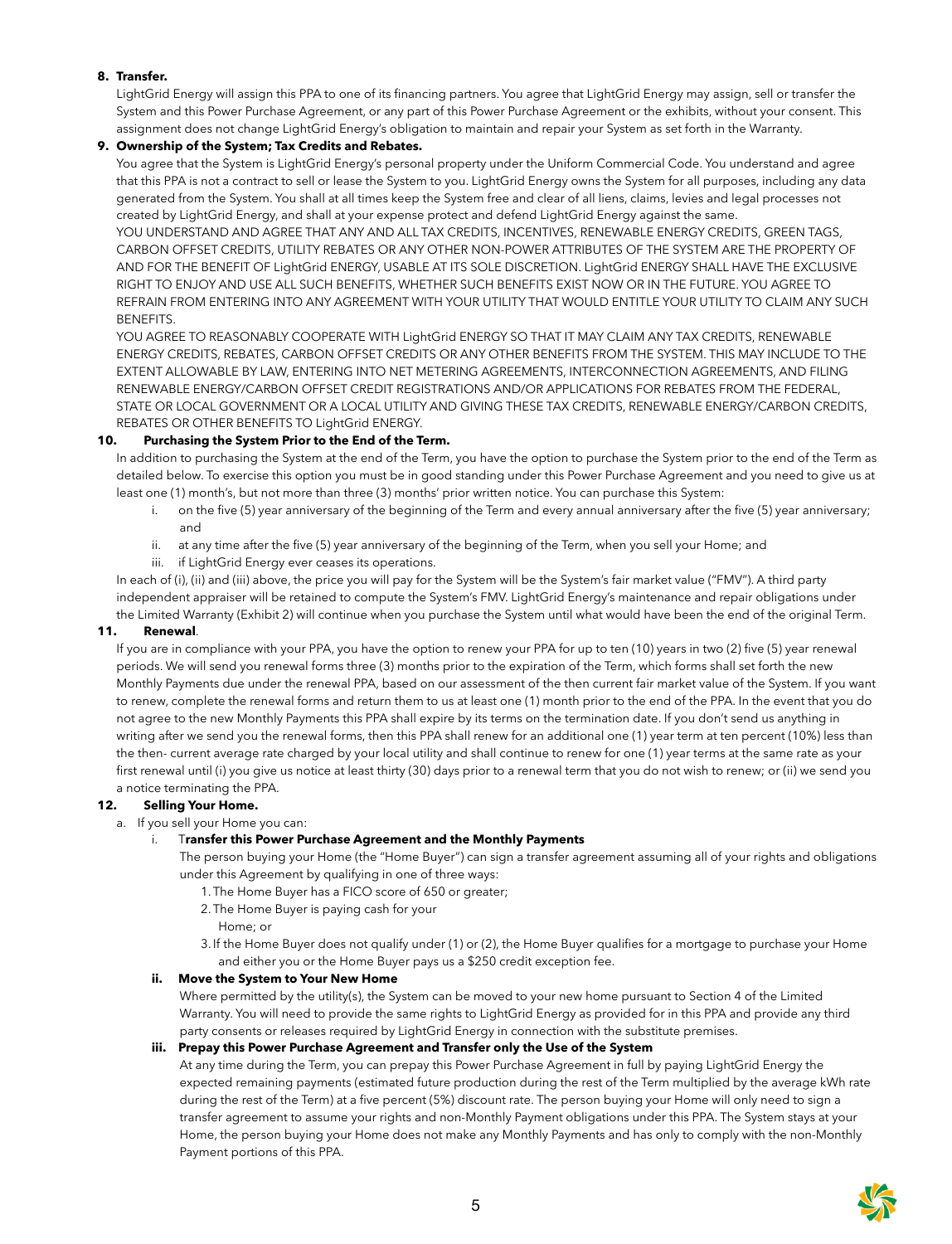# **iv.** Purchase the System (see Section 10)

- b. You agree to give LightGrid Energy at least fifteen (15) days but not more than three (3) months prior written notice if you want someone to assume your PPA obligations. In connection with this assumption, you, your approved buyer and LightGrid Energy shall execute a written transfer of this PPA.
- c. If you sell your Home and can't comply with any of the options in subsection (a) above, you will be in default under this Power Purchase Agreement. Section 12(a) includes a Home sale by your estate or heirs.
- d. Free Assumability. This agreement is free of any restrictions that would prevent the homeowner from freely transferring their home ("Property"). LightGrid Energy will not prohibit the sale, conveyance or refinancing of the Property. LightGrid Energy may choose to file in the real estate records a UCC-1 financing statement ("Fixture Filing") that preserves their rights in the System. The Fixture Filing is intended only to give notice of its rights relating to the System and is not a lien or encumbrance against the Property. LightGrid Energy shall explain the Fixture Filing to any subsequent purchasers of the Property and any related lenders as requested. LightGrid Energy shall also accommodate reasonable requests from lenders or title companies to facilitate a purchase, financing or refinancing of the Property.
- e. (e) EXCEPT AS SET FORTH IN THIS SECTION, YOU WILL NOT ASSIGN, SELL, PLEDGE OR IN ANY OTHER WAY TRANSFER YOUR INTEREST IN THE SYSTEM OR THIS PPA WITHOUT OUR PRIOR WRITTEN CONSENT, WHICH SHALL NOT BE UNREASONABLY WITHHELD.

# **13. Loss or Damage.**

- a. Unless you are grossly negligent, you intentionally damage the System, or damage or loss to the System is caused by ball strikes, LightGrid Energy will bear all of the risk of loss, damage, theft, destruction or similar occurrence to any or all of the System. Except as expressly provided in this PPA, no loss, damage, theft or destruction will excuse you from your obligations under this PPA, including Monthly Payments.
- b. If there is loss, damage, theft, destruction or a similar occurrence affecting the System, and you are not in default of this PPA, you shall continue to timely make all Monthly Payments and pay all other amounts due under the PPA and, cooperate with LightGrid Energy, at LightGrid Energy's sole cost and expense, to have the System repaired pursuant to the Limited Warranty.

# **14. Limitation of Liability.**

# **a. No Consequential Damages**

LightGrid ENERGY'S LIABILITY TO YOU UNDER THIS POWER PURCHASE AGREEMENT SHALL BE LIMITED TO DIRECT, ACTUAL DAMAGES ONLY. YOU AGREE THAT IN NO EVENT SHALL EITHER PARTY BE LIABLE TO THE OTHER FOR CONSEQUENTIAL, INCIDENTAL, PUNITIVE, EXEMPLARY, SPECIAL OR INDIRECT DAMAGES.

#### **b. Actual Damages**

EXCEPT FOR CLAIMS UNDER SECTION 5(H), NEITHER PARTY'S LIABILITY TO THE OTHER WILL EXCEED AN AMOUNT EQUAL TO THE MAXIMUM AMOUNT THAT COULD BE PAYABLE BY YOU UNDER SECTION 16(H). DAMAGES TO YOUR HOME, BELONGINGS OR PROPERTY RESULTING FROM THE INSTALLATION OR OPERATION OF THE SYSTEM ARE COVERED IN SECTION 6(C) OF THE LIMITED WARRANTY.

#### **15. Default.**

You will be in default under this Power Purchase Agreement if any one of the following occurs:

- a. you fail to make any payment when it is due and such failure continues for a period of ten (10) days;
- b. you fail to perform any material obligation that you have undertaken in this PPA (which includes doing something you have agreed not to do, like alter the System) and such failure continues for a period of fourteen (14) days after written notice;
- c. you or your guarantor have provided any false or misleading financial or other information to obtain this Power Purchase Agreement;
- d. you assign, transfer, encumber, sublet or sell this PPA or any part of the System without LightGrid Energy's prior written consent; or
- e. you or any guarantor makes an assignment for the benefit of creditors, admits in writing its insolvency, files or there is filed against you or it a voluntary petition in bankruptcy, is adjudicated bankrupt or insolvent or undertakes or experiences any substantially similar activity.

# **16. Remedies in Case of Default**.

If this Power Purchase Agreement is in default, we may take any one or more of the following actions. If the law requires us to do so, we will give you notice and wait any period of time required before taking any of these actions. We may:

- a. terminate this PPA;
- b. take any reasonable action to correct your default or to prevent our loss; any amount we pay will be added to the amount you owe us and will be immediately due;

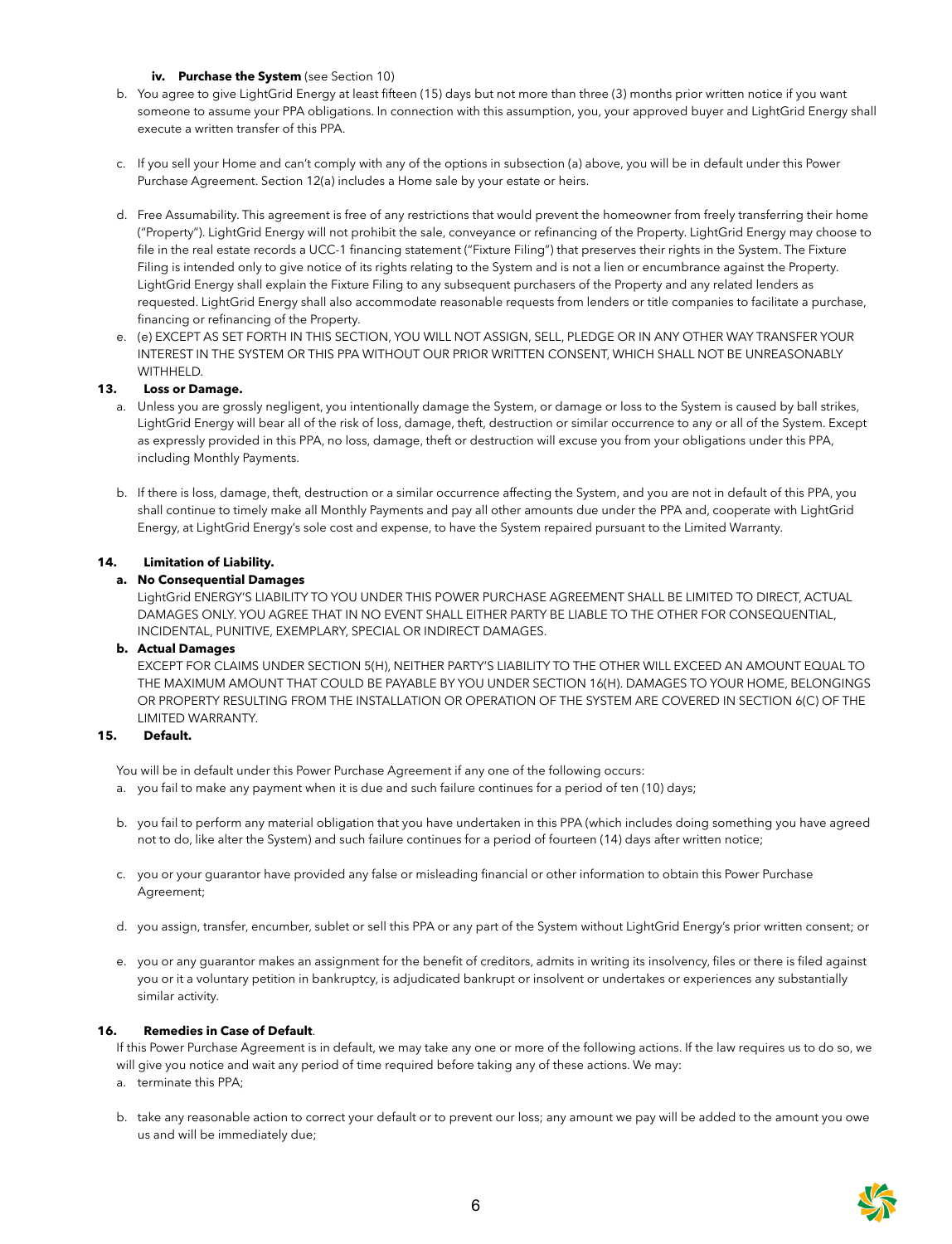- c. require you, at your expense, to return the System or make it available to us in a reasonable manner;
- d. proceed, by appropriate court action, to enforce performance of this PPA and to recover damages for your breach;
- e. disconnect, turn off or take back the System by legal process or self-help, but we may not disturb the peace or violate the law;
- f. report such non-operational status of the System to your utility, informing them that you are no longer net metering;
- g. charge you a reasonable reconnection fee for reconnecting the System to your utility or turning your System back on after we disconnect or turn off the System due to your default;
- h. recover from you (i) a payment equal to the purchase price as set forth in this agreement plus (ii) all taxes, late charges, penalties, interest and all or any other sums then accrued or due and owing; or

#### i. useanyotherremedyavailabletousinthisPPAorby law.

We may submit to credit reporting agencies (credit bureaus) negative credit reports that would be reflected on your credit record if you do not pay any amounts due under this PPA as required.

You agree to repay us for any reasonable amounts we pay to correct or cover your default. You also agree to reimburse us for any costs and expenses we incur relating to the System's return resulting from early termination. By choosing any one or more of these remedies, LightGrid Energy does not give up its right to use another remedy. By deciding not to use any remedy should this Power Purchase Agreement be in default, LightGrid Energy does not give up our right to use that remedy in case of a subsequent default.

#### **17. System Removal; Return.**

At the end of the Term or the termination of this PPA, if you have not renewed this PPA or exercised your purchase option (if any) and you have not defaulted, then within ninety (90) days you agree to call LightGrid Energy at the telephone number listed in Section 7 of Exhibit 2 to schedule a convenient time for LightGrid Energy to remove the System from your Home at no cost to you.

#### **18. Applicable Law; Arbitration.**

PLEASE READ THIS SECTION CAREFULLY. ARBITRATION REPLACES THE RIGHT TO GO TO COURT, INCLUDING THE RIGHT TO A JURY AND THE RIGHT TO PARTICIPATE IN A CLASS ACTION OR SIMILAR PROCEEDING. IN ARBITRATION, A DISPUTE IS RESOLVED BY AN ARBITRATOR INSTEAD OF A JUDGE OR JURY.

#### *Lorem ipsum…*

Only Disputes involving you and LightGrid Energy may be addressed in the arbitration. Disputes must be brought in the name of an individual person or entity and must proceed on an individual (non-class, non-representative) basis. The arbitrator will not award relief for or against anyone who is not a party. If either of us arbitrates a Dispute, neither of us, nor any other person, may pursue the Dispute in arbitration as a class action, class arbitration, private attorney general action or other representative action, nor may any such Dispute be pursued on your or our behalf in any litigation in any court. Claims regarding any Dispute and remedies sought as part of a class action, class arbitration, private attorney general or other representative action are subject to arbitration on an individual (non-class, non- representative) basis, and the arbitrator may award relief only on an individual (non-class, non-representative) basis. This means that the arbitration may not address disputes involving other persons with disputes similar to the Disputes between you and LightGrid Energy.

#### Power Purchase Agreement, version 1.1.0, November 01, 2016

The arbitrator shall have the authority to award any legal or equitable remedy or relief that a court could order or grant under this agreement. The arbitrator, however, is not authorised to change or alter the terms of this agreement or to make any award that would extend to any transaction other than yours. All statutes of limitations that are applicable to any dispute shall apply to any arbitration between us. The arbitrator will issue a decision or award in writing, briefly stating the essential findings of fact and conclusions of law. BECAUSE YOU AND WE HAVE AGREED TO ARBITRATE ALL DISPUTES, NEITHER OF US WILL HAVE THE RIGHT TO LITIGATE THAT DISPUTE IN COURT, OR TO HAVE A JURY TRIAL ON THAT DISPUTE, OR ENGAGE IN DISCOVERY EXCEPT AS PROVIDED FOR IN THE RULES. FURTHER, YOU WILL NOT HAVE THE RIGHT TO PARTICIPATE AS A REPRESENTATIVE OR MEMBER OF ANY CLASS PERTAINING TO ANY DISPUTE. THE ARBITRATOR'S DECISION WILL BE FINAL AND BINDING ON THE PARTIES AND MAY BE ENTERED AND ENFORCED IN ANY COURT HAVING JURISDICTION, EXCEPT TO THE EXTENT IT IS SUBJECT TO REVIEW IN ACCORDANCE WITH APPLICABLE LAW GOVERNING ARBITRATION AWARDS. OTHER RIGHTS THAT YOU OR WE WOULD HAVE IN COURT MAY ALSO NOT BE AVAILABLE IN ARBITRATION.

#### **19. Waiver**.

Any delay or failure of a party to enforce any of the provisions of this PPA, including but not limited to any remedies listed in this PPA, or to require performance by the other party of any of the provisions of this PPA, shall not be construed to (i) be a waiver of such provisions or a party's right to enforce that provision; or (ii) affect the validity of this PPA.

# **20. Privacy/Publicity**

You grant LightGrid Energy the right to publicly use, display, share, and advertise the photographic images, Project details, price and any other non-personally identifying information of your Project. LightGrid Energy shall not knowingly release any personally identifiable information about you or any data associating you with the Project location. You may opt-out of these publicity rights by giving us written notice and mailing it to: LightGrid Energy Company, Attention: *Address…*

#### **21. Notices.**

All notices under this PPA shall be in writing and shall be by personal delivery, facsimile transmission, electronic mail, overnight courier, or certified or registered mail, return receipt requested.

#### **22. Entire Agreement; Changes.**

This PPA contains the parties' entire agreement regarding the sale and purchase of power generated by the System. There are no other agreements regarding this PPA, either written or oral. Any change to this PPA must be in writing and signed by both parties. Only an